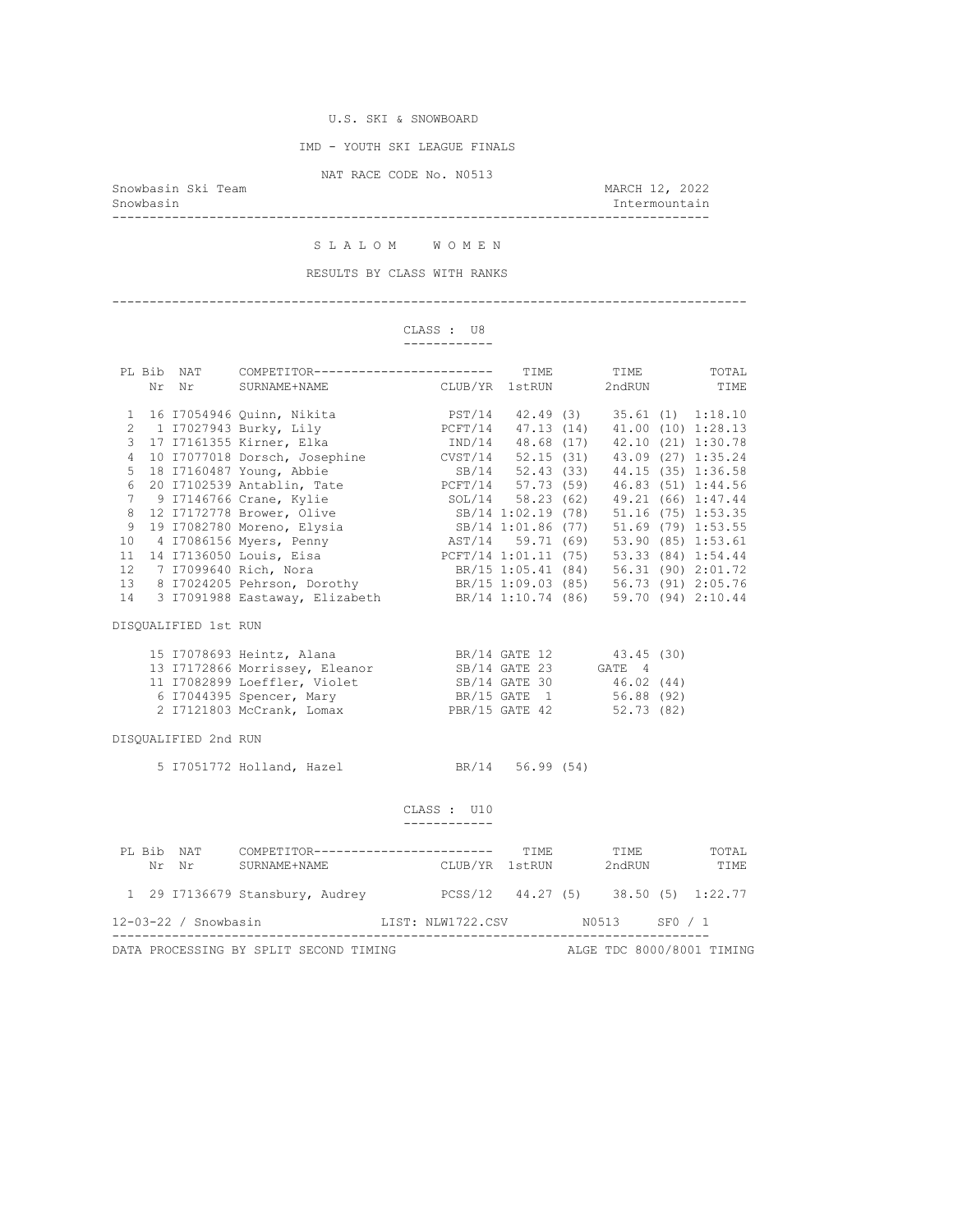### U.S. SKI & SNOWBOARD

IMD - YOUTH SKI LEAGUE FINALS

NAT RACE CODE No. N0513<br>Snowbasin Ski Team

Snowbasin Ski Team March 12, 2022 Snowbasin Intermountain

--------------------------------------------------------------------------------

 CLASS : U10 ------------

|                                                                     |  | PL Bib NAT             | COMPETITOR------------------------                                                    |  |                                                                                 | TIME             |  | TIME                                  |         | TOTAL                                 |
|---------------------------------------------------------------------|--|------------------------|---------------------------------------------------------------------------------------|--|---------------------------------------------------------------------------------|------------------|--|---------------------------------------|---------|---------------------------------------|
|                                                                     |  | Nr Nr                  | SURNAME+NAME                                                                          |  | CLUB/YR                                                                         | 1stRUN           |  | 2ndRUN                                |         | TIME                                  |
|                                                                     |  |                        |                                                                                       |  |                                                                                 |                  |  |                                       |         |                                       |
| 2                                                                   |  |                        | 54 I6888852 Hoopes, Codi                                                              |  | AST/12 44.29 (6) 39.27 (7) 1:23.56                                              |                  |  |                                       |         |                                       |
| 3                                                                   |  |                        | 24 I7040652 Kinkead, Keira                                                            |  | PCFT/13 45.13 (7)                                                               |                  |  | 38.68(6)                              |         | 1:23.81                               |
| 4                                                                   |  |                        | 44 I7076958 Sherman, Claire                                                           |  | PCFT/13 45.64 (11)                                                              |                  |  | 40.24(9)                              |         | 1:25.88                               |
| 5                                                                   |  |                        | 68 I7132781 Litovsky, Redi                                                            |  | PST/12 45.99 (12)                                                               |                  |  | 40.21(8)                              |         | 1:26.20                               |
| 6                                                                   |  |                        | 55 16979735 Washburn, Elsa                                                            |  | PCSS/12 45.39 (8)                                                               |                  |  |                                       |         | 41.27 (15) 1:26.66                    |
| $7\overline{ }$                                                     |  |                        | 40 I7091841 Cummens, Simone                                                           |  | SBN/13 48.20 (16)                                                               |                  |  |                                       |         | 42.06 (20) 1:30.26                    |
| 8                                                                   |  |                        | 30 I7057113 Volckmann, Evelyn                                                         |  | ALT/12 49.05 (18)                                                               |                  |  |                                       |         | 43.25 (28) 1:32.30                    |
| 9                                                                   |  |                        | 22 I7077034 Ottinger, Genevieve                                                       |  | PCSS/12 50.27 (23) 42.89 (25) 1:33.16                                           |                  |  |                                       |         |                                       |
| 10                                                                  |  |                        | 39 I6931833 Monfrooy-Keach, Fleur                                                     |  |                                                                                 |                  |  | BR/12 49.73 (19) 43.89 (31) 1:33.62   |         |                                       |
| 11                                                                  |  |                        | 26 I7022705 Chamorro, Alba                                                            |  |                                                                                 | SB/13 51.70 (27) |  |                                       |         | 42.15 (22) 1:33.85                    |
| 12                                                                  |  |                        | 33 I7047688 Lebenta, Peyton                                                           |  |                                                                                 |                  |  | SOL/12 52.74 (35) 42.80 (24) 1:35.54  |         |                                       |
| 13                                                                  |  |                        | 47 I6978457 Ennen, Abigail                                                            |  | PCSS/12 51.70 (27) 44.14 (34) 1:35.84                                           |                  |  |                                       |         |                                       |
| 14                                                                  |  |                        | 70 I6936807 Drummond, Julia                                                           |  |                                                                                 |                  |  | PCSS/12 50.24 (22) 45.66 (42) 1:35.90 |         |                                       |
| 15                                                                  |  |                        | 69 I7077251 Cooper, Bailey                                                            |  |                                                                                 |                  |  | PCFT/13 50.35 (24) 45.57 (41) 1:35.92 |         |                                       |
| 16                                                                  |  |                        | 45 I7077008 Janssen, Harper                                                           |  |                                                                                 |                  |  |                                       |         | PCFT/13 52.57 (34) 43.44 (29) 1:36.01 |
| 17                                                                  |  |                        | 38 I7146052 Jankowske, Helena                                                         |  |                                                                                 |                  |  |                                       |         | PCFT/13 52.31 (32) 43.98 (32) 1:36.29 |
| 18                                                                  |  |                        | 51 I7077048 Flis, Evelyn                                                              |  | PCFT/13 52.07 (30) 44.48 (37) 1:36.55                                           |                  |  |                                       |         |                                       |
| 19                                                                  |  |                        | 56 I7078055 Moxham, Elise                                                             |  | PCFT/12 53.96 (42) 46.37 (48) 1:40.33                                           |                  |  |                                       |         |                                       |
| 20                                                                  |  |                        | 48 I7148706 Hall, Viktoria                                                            |  |                                                                                 |                  |  | RM/13 54.37 (45) 47.13 (54) 1:41.50   |         |                                       |
| 21                                                                  |  |                        | 57 I7165708 Corcoran, Chandler                                                        |  |                                                                                 |                  |  |                                       |         | RM/12 53.80 (41) 48.29 (61) 1:42.09   |
| 22                                                                  |  |                        | 25 I6947637 McNally, Laney                                                            |  | PCFT/12 55.66 (48) 46.54 (49) 1:42.20                                           |                  |  |                                       |         |                                       |
| 23                                                                  |  |                        | 61 I7024954 White, Olivia                                                             |  |                                                                                 | SB/13 53.30 (40) |  |                                       |         | 49.15 (65) 1:42.45                    |
| 24                                                                  |  |                        | 35 I6943050 Archibald, Emmeline                                                       |  | AST/12 55.37 (47) 47.62 (57) 1:42.99                                            |                  |  |                                       |         |                                       |
| 25                                                                  |  |                        | 63 I6792386 Holmes, Evelyn                                                            |  |                                                                                 |                  |  | BR/12 54.19 (43) 49.83 (70) 1:44.02   |         |                                       |
| 26                                                                  |  |                        | 59 I7086397 Clark-Phillips, Lilly                                                     |  | AST/12 56.11 (50) 47.93 (59) 1:44.04                                            |                  |  |                                       |         |                                       |
| 27                                                                  |  |                        | 28 I7164454 Schmidt, Isabel                                                           |  | PCFT/13 56.30 (52) 48.38 (62) 1:44.68                                           |                  |  |                                       |         |                                       |
| 28                                                                  |  |                        | 67 I7161154 Peta, Adina                                                               |  | $PCFT/13$ 58.25 (63) 47.67 (58) 1:45.92                                         |                  |  |                                       |         |                                       |
| 29                                                                  |  |                        | 36 I7086709 Huermann, Mia                                                             |  | AST/13 57.70 (58) 48.27 (60) 1:45.97                                            |                  |  |                                       |         |                                       |
| 30                                                                  |  |                        | 52 I6973482 Blackwelder, Lucy                                                         |  | AST/12 59.46 (67) 46.87 (52) 1:46.33                                            |                  |  |                                       |         |                                       |
| 31                                                                  |  |                        | 31 I7114354 Flamm, Eliza                                                              |  | BR/12 58.19 (61)                                                                |                  |  |                                       |         | $50.23$ (73) $1:48.42$                |
| 32                                                                  |  |                        | 71 I7131594 Levy, Leah                                                                |  | $PCFT/13$ 58.00 (60)                                                            |                  |  |                                       |         | 51.85 (81) 1:49.85                    |
| 33                                                                  |  |                        | 23 I7150409 Brunisholz, Justyn<br>53 I6946226 Debenham, Afton                         |  | SOL/13 1:00.76 (73)                                                             |                  |  |                                       |         | 49.40 (69) 1:50.16                    |
| 34                                                                  |  |                        |                                                                                       |  |                                                                                 | BR/13 57.63 (57) |  |                                       |         | 52.84 (83) 1:50.47                    |
| 35                                                                  |  |                        | 27 I6863512 Pehrson, Frances                                                          |  |                                                                                 |                  |  | BR/12 1:05.38 (83) 46.21 (47) 1:51.59 |         |                                       |
| 36                                                                  |  |                        | 62 I7122111 Hutter, Morgan                                                            |  |                                                                                 |                  |  |                                       |         |                                       |
| 37                                                                  |  |                        | 34 I7114365 Flamm, Olivia                                                             |  | SOL/12 1:00.03 (70) 51.58 (77) 1:51.61<br>BR/13 1:00.22 (71) 51.82 (80) 1:52.04 |                  |  |                                       |         |                                       |
| 38                                                                  |  |                        | 46 I7047240 McMillan, Meka<br>50 I7021921 Mackay, Emilia<br>43 I7148179 Ogden, Nevaeh |  |                                                                                 |                  |  |                                       |         | 54.22 (86) 1:55.07                    |
| 39                                                                  |  |                        |                                                                                       |  | AST/13 1:00.85 (74)<br>SB/13 1:03.48 (79)                                       |                  |  |                                       |         | 55.36 (88) 1:58.84                    |
| 40                                                                  |  |                        |                                                                                       |  | PCFT/13 1:04.45 (80)                                                            |                  |  |                                       |         | 54.50 (87) 1:58.95                    |
| 41                                                                  |  |                        | 49 I7042057 Gilbert, Willow                                                           |  | SBN/12 50.17 (21) 1:20.64 (96) 2:10.81                                          |                  |  |                                       |         |                                       |
|                                                                     |  |                        |                                                                                       |  |                                                                                 |                  |  |                                       |         |                                       |
|                                                                     |  | $12-03-22$ / Snowbasin |                                                                                       |  | LIST: NLW1722.CSV                                                               |                  |  | N0513                                 | SFO / 2 |                                       |
| ALGE TDC 8000/8001 TIMING<br>DATA PROCESSING BY SPLIT SECOND TIMING |  |                        |                                                                                       |  |                                                                                 |                  |  |                                       |         |                                       |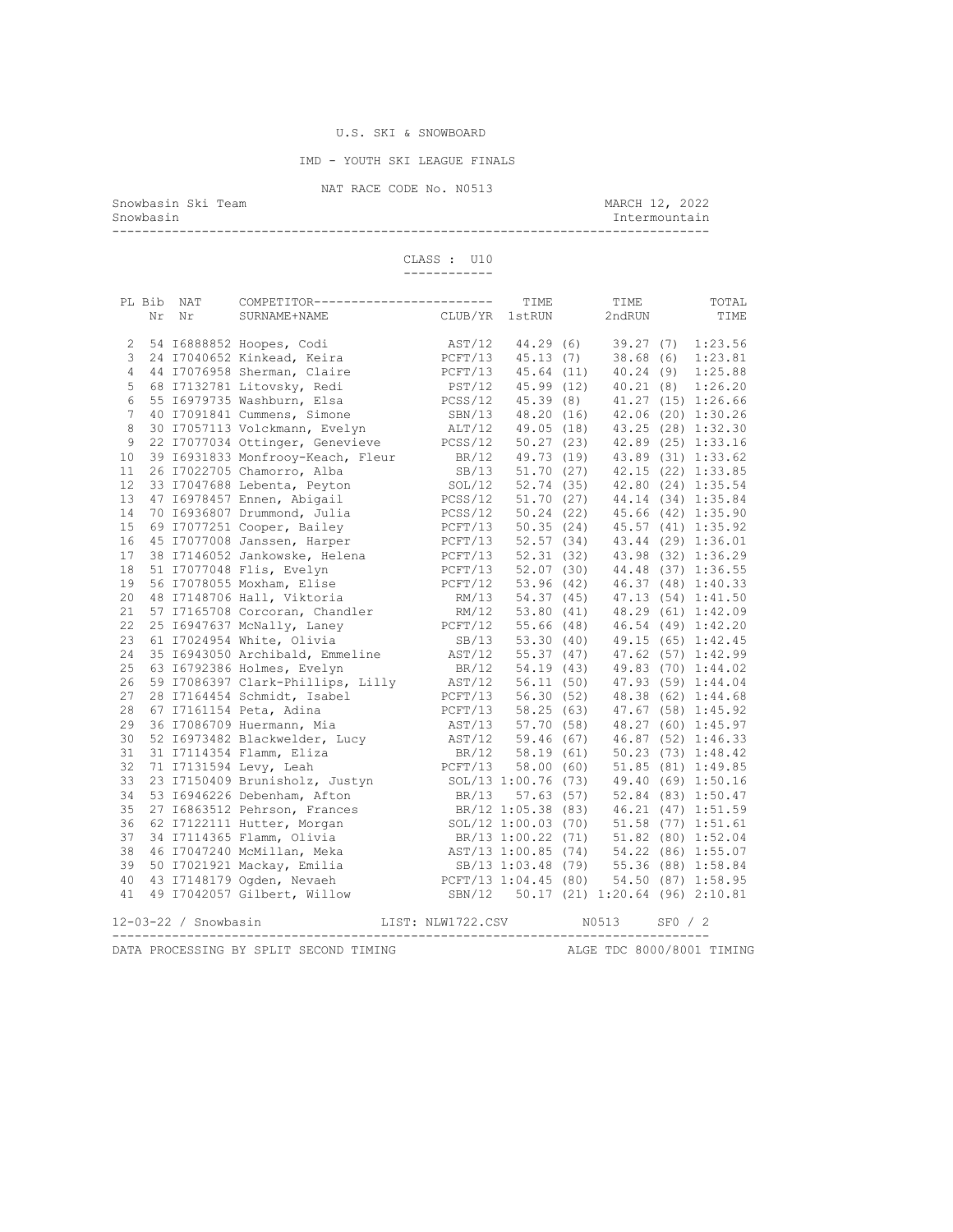# U.S. SKI & SNOWBOARD

## IMD - YOUTH SKI LEAGUE FINALS

NAT RACE CODE No. N0513

| Snowbasin Ski Team<br>Snowbasin                                                                                                                                                                                                      |                                 |  | MARCH 12, 2022<br>Intermountain |      |
|--------------------------------------------------------------------------------------------------------------------------------------------------------------------------------------------------------------------------------------|---------------------------------|--|---------------------------------|------|
|                                                                                                                                                                                                                                      | CLASS : U10<br>____________     |  |                                 |      |
| PL Bib NAT COMPETITOR------------------------ TIME TIME TOTAL Nr Nr SURNAME+NAME CLUB/YR 1stRUN 2ndRUN TIME                                                                                                                          |                                 |  |                                 |      |
| 42 60 16946993 Phillips, Lyla (2017) 2:14.70 (87) 1:02.42 (95) 2:17.12                                                                                                                                                               |                                 |  |                                 |      |
| DID NOT START 1st RUN                                                                                                                                                                                                                |                                 |  |                                 |      |
| 37 I7005119 Spitzberg, Simmone PCFT/12                                                                                                                                                                                               |                                 |  |                                 |      |
| DISQUALIFIED 1st RUN                                                                                                                                                                                                                 |                                 |  |                                 |      |
|                                                                                                                                                                                                                                      |                                 |  |                                 |      |
| DID NOT START 2nd RUN                                                                                                                                                                                                                |                                 |  |                                 |      |
| 64 I7161399 Leombruno, Harper PCFT/12 1:01.74 (76)                                                                                                                                                                                   |                                 |  |                                 |      |
| DID NOT FINISH 2nd RUN                                                                                                                                                                                                               |                                 |  |                                 |      |
| 65 16936814 Drummond, Jana (10)<br>32 17143307 Hollevoet, Harper (12) PCFT/13 58.31 (65)                                                                                                                                             |                                 |  |                                 |      |
| DISQUALIFIED 2nd RUN                                                                                                                                                                                                                 |                                 |  |                                 |      |
| 41 I7087392 Karr, Makenna                                                                                                                                                                                                            | RM/13 52.89 (37)                |  |                                 |      |
|                                                                                                                                                                                                                                      | CLASS : U12<br>------------     |  |                                 |      |
| PL Bib NAT COMPETITOR------------------------ TIME TIME TOTAL<br>Nr Nr SURNAME+NAME                                                                                                                                                  | CLUB/YR 1stRUN 2ndRUN           |  |                                 | TIME |
| 1 85 16915656 McLoughlin, Seda<br>2 98 17024596 Baker, Picabo SBN/10 40.40 (2) 37.08 (3) 1:16.21<br>3 76 17075115 Lambert, Harper CVST/10 44.24 (4) 38.19 (4) 1:22.43<br>4 96 16942848 Cannon, Josephine AST/10 45.51 (9) 41.24 (14) |                                 |  |                                 |      |
| 12-03-22 / Snowbasin                                                                                                                                                                                                                 | LIST: NLW1722.CSV N0513 SF0 / 3 |  |                                 |      |

DATA PROCESSING BY SPLIT SECOND TIMING **ALGE TO SOUL ALGE TDC 8000/8001 TIMING**